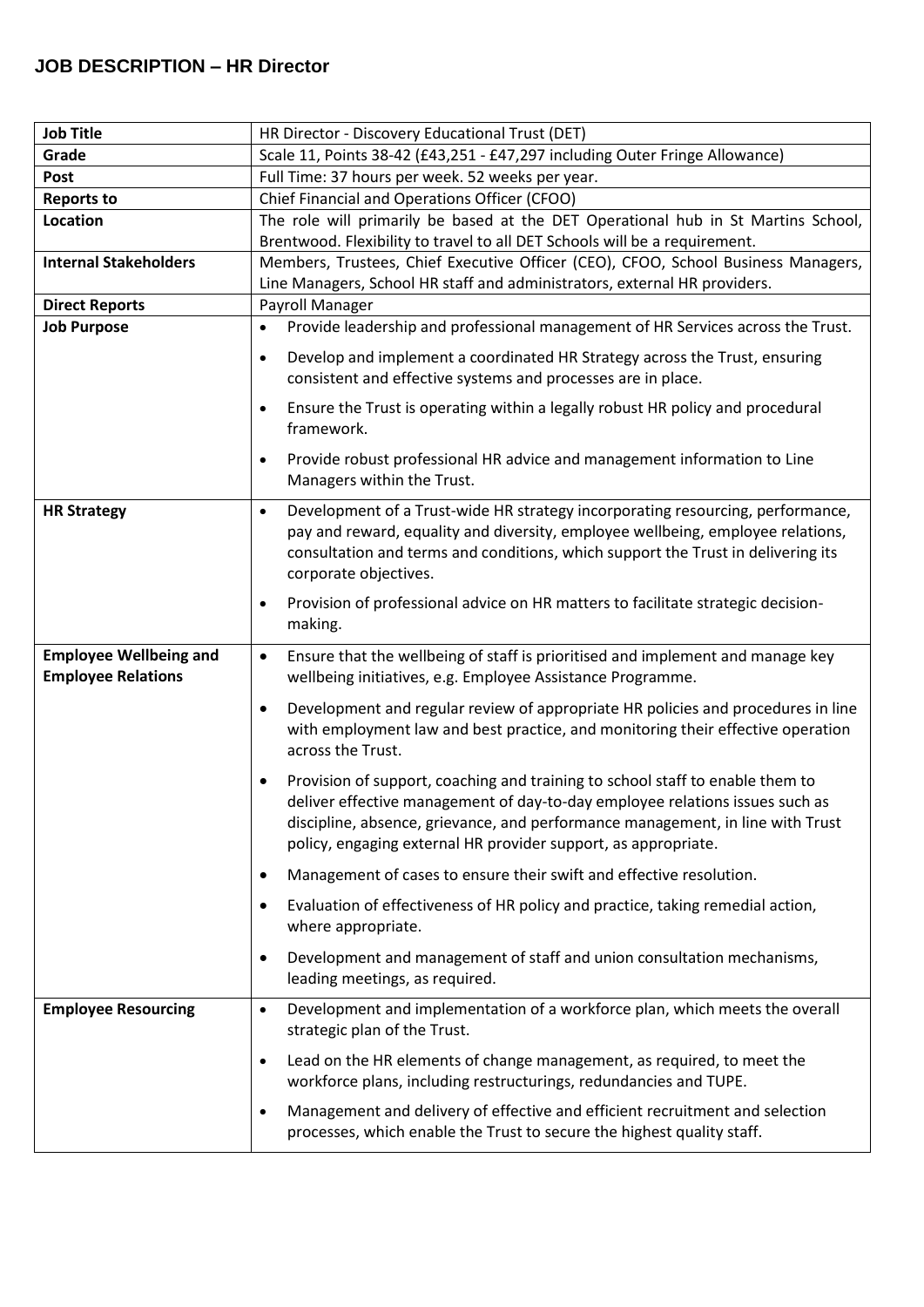## **JOB DESCRIPTION – HR Director**

|                             | Responsible for ensuring all recruitment (including of volunteer and third-party<br>$\bullet$<br>staff) is undertaken in compliance with Safer Recruitment and equalities<br>requirements.                                                                         |
|-----------------------------|--------------------------------------------------------------------------------------------------------------------------------------------------------------------------------------------------------------------------------------------------------------------|
|                             | Responsible for ensuring maintenance of compliant Single Central Record(s) across<br>$\bullet$<br>the Trust.                                                                                                                                                       |
|                             | Creation and management of a pay and reward scheme, which supports<br>$\bullet$<br>recruitment and retention and minimises risks in relation to equal pay, TUPE,<br>contractual terms and general employment law.                                                  |
|                             | Management of appropriate job descriptions and person specifications.<br>$\bullet$                                                                                                                                                                                 |
|                             | Ensuring contracts of employment are issued for all staff within required<br>$\bullet$<br>timescales.                                                                                                                                                              |
| Performance                 | Development and management of a cohesive and consistent performance<br>$\bullet$<br>management model, which focuses on securing high performance across the<br>workforce in support of school improvement.                                                         |
|                             | Management of probation and induction procedures across the Trust.<br>$\bullet$                                                                                                                                                                                    |
| <b>Information Services</b> | Development/management of a coordinated management information system<br>$\bullet$<br>and common reporting processes to enable provision of key performance data<br>such as absence, turnover and retention, performance and pay and employee<br>relations issues. |
|                             | Monitoring and analysis of key performance indicators.<br>$\bullet$                                                                                                                                                                                                |
|                             | Identification of concerns, and delivery of remedial action.<br>$\bullet$                                                                                                                                                                                          |
|                             | Regular reporting to Trustees, Senior Leaders and Governors.<br>$\bullet$                                                                                                                                                                                          |
|                             | Development of a document bank of template documents for use across all<br>$\bullet$<br>schools.                                                                                                                                                                   |
|                             | Production of Staff Handbook/HR elements of staff intranet.<br>$\bullet$                                                                                                                                                                                           |
|                             | Maintain confidentiality of HR information and records at all times in line with the<br>$\bullet$<br>Data Protection Act and manage Freedom of Information and Subject Access<br>Requests.                                                                         |
| <b>Personal Development</b> | Undertake appropriate and regular training and development to maintain<br>$\bullet$<br>knowledge and improve practice.                                                                                                                                             |
|                             | Participate in regular performance management.<br>$\bullet$                                                                                                                                                                                                        |
| General                     | To ensure that all duties and services provided are in accordance with the DET<br>$\bullet$<br>Equality and Diversity in Employment Policy and the DET Equality Statement and<br>Objectives.                                                                       |
|                             | To share the Trust commitment to safeguard and promote the welfare of children<br>$\bullet$<br>and young people.                                                                                                                                                   |
|                             | These responsibilities are neither exclusive nor exhaustive and the post holder may be<br>required to undertake other appropriate duties within the context of the job, skills and<br>grade.                                                                       |
| <b>Safeguarding</b>         | All DET staff must adhere to the DET Safeguarding and Child Protection Policy and<br>associated procedures including engaging in annual safeguarding training.                                                                                                     |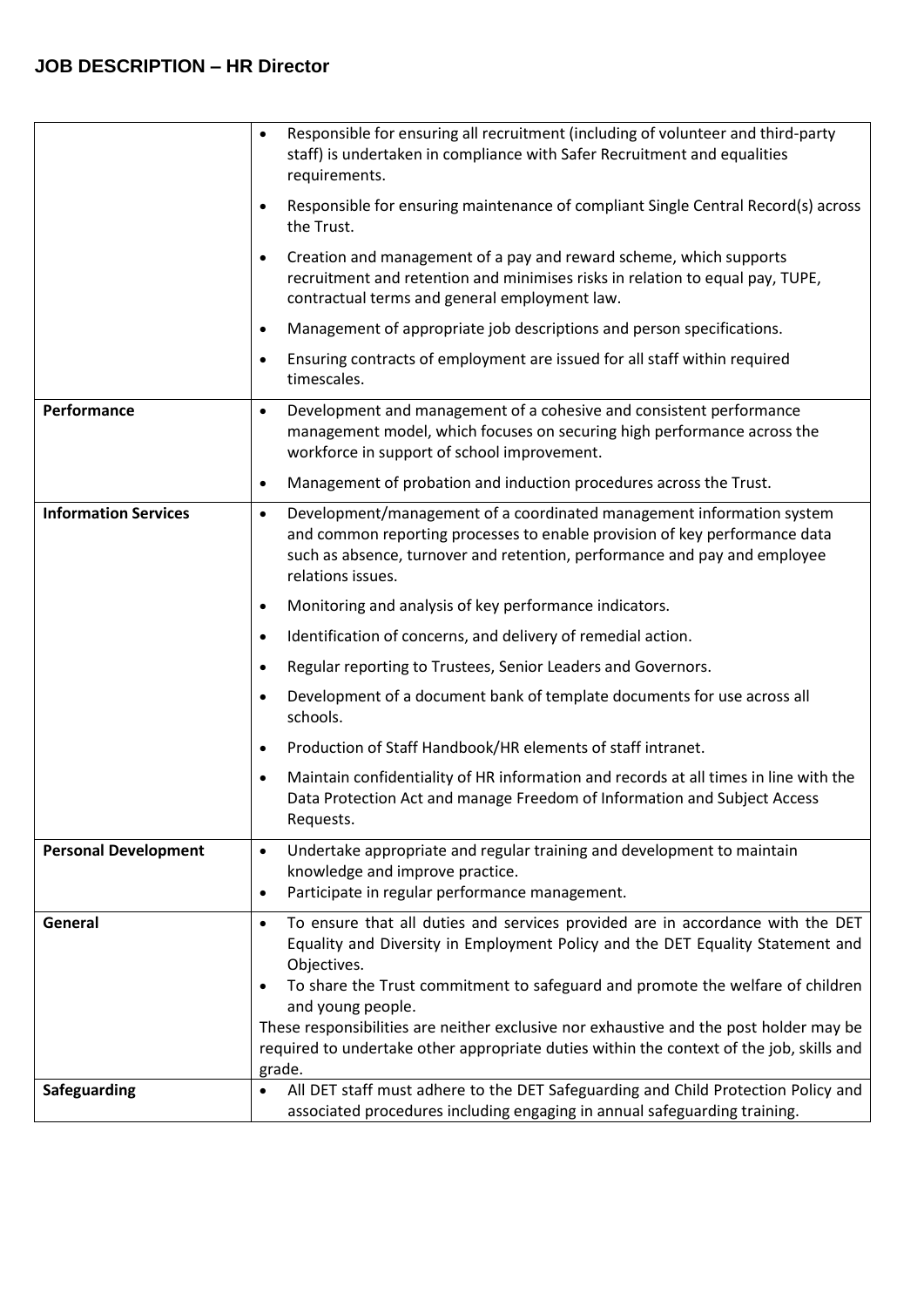## **PERSON SPECIFICATION**

| General                   | <b>Detail</b>                              | <b>Examples</b>                                                                                              |
|---------------------------|--------------------------------------------|--------------------------------------------------------------------------------------------------------------|
| <b>Qualifications and</b> | Specific                                   | Degree                                                                                                       |
| <b>Experience</b>         | Qualifications and<br>Experience           | CIPD or equivalent HR qualification or experience                                                            |
|                           |                                            | Experience of working in a strategic and<br>operational HR role                                              |
|                           |                                            | Experience of development of HR policies and<br>procedures                                                   |
|                           |                                            | Experience of leading and managing workplace<br>change                                                       |
|                           |                                            | Experience of leading and managing a team                                                                    |
|                           |                                            | Full, clean driving license                                                                                  |
|                           | Knowledge of<br><b>Relevant Compliance</b> | In-depth knowledge of current employment<br>legislation and best HR practice                                 |
|                           | and Governance<br>Framework                | Understanding of terms and conditions and<br>education legislation affecting staff                           |
|                           | Literacy                                   | Outstanding literacy skills.                                                                                 |
|                           | Numeracy                                   | Outstanding numeracy skills.                                                                                 |
|                           | Accuracy                                   | Focused attention to detail.                                                                                 |
|                           | Technology                                 | Highly competent ICT skills, specifically, Office<br>suite.                                                  |
|                           | Confidentiality/Data<br>Protection         | Extensive understanding of procedures and<br>legislation relating to confidentiality, specifically,<br>GDPR. |
|                           |                                            | Understanding of need for professional<br>confidentiality.                                                   |
|                           | Self - Motivation                          | A proven self-starter with the ability to shape a<br>role and make it their own.                             |
| <b>Communication</b>      | Written                                    | Outstanding written communication skills with<br>an ability to tailor correspondence to fit the<br>audience. |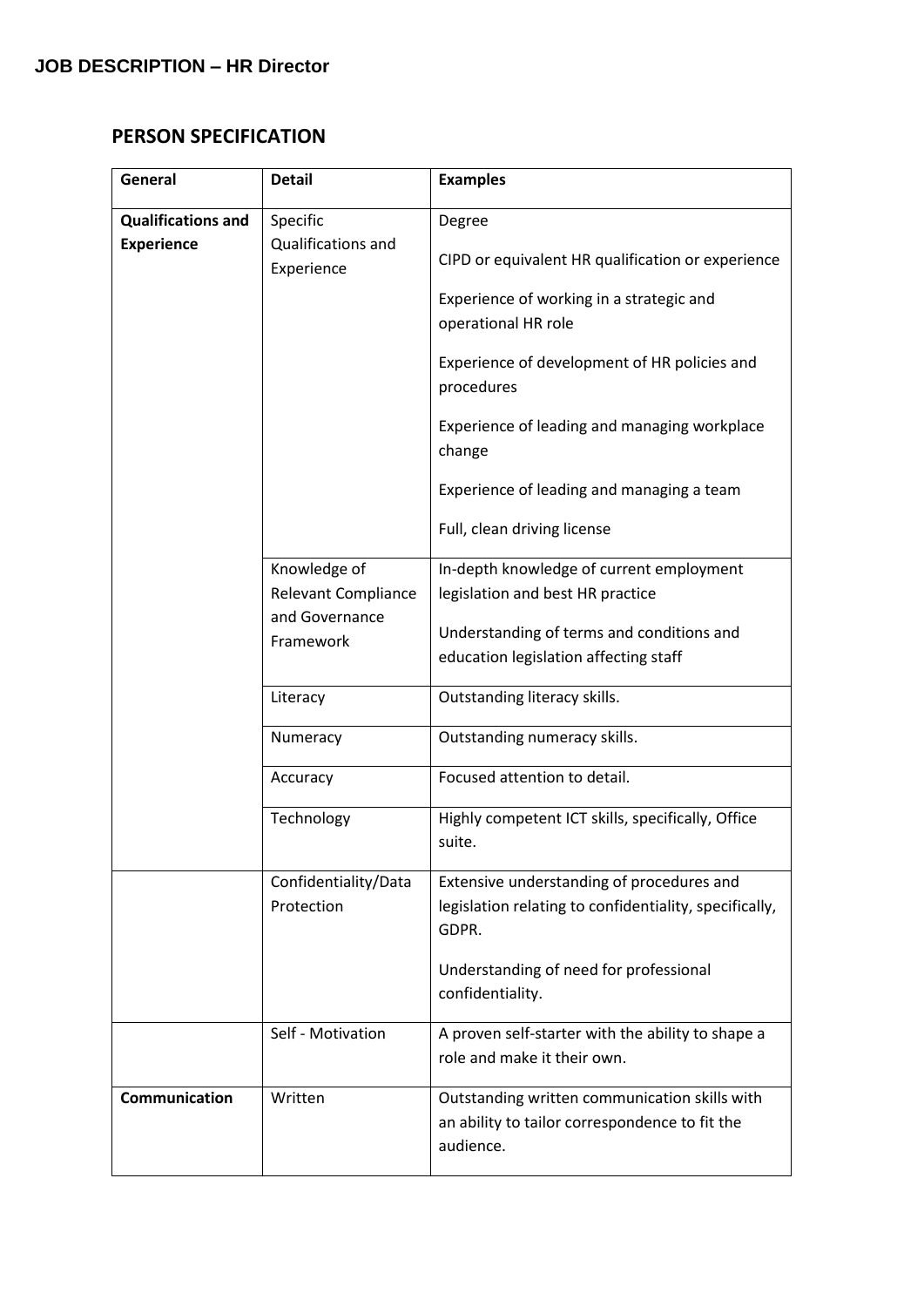|                     | Verbal                       | Ability to communicate effectively at all levels.                                               |
|---------------------|------------------------------|-------------------------------------------------------------------------------------------------|
|                     |                              | Articulate and measured.                                                                        |
|                     |                              | Ability to overcome barriers to effective                                                       |
|                     |                              | communication.                                                                                  |
|                     |                              |                                                                                                 |
|                     | Negotiating                  | Highly effective negotiation and influencing skills<br>and the ability to achieve best possible |
|                     |                              | outcomes.                                                                                       |
|                     |                              |                                                                                                 |
|                     |                              | Ability to manage difficult or challenging                                                      |
|                     |                              | situations/conversations effectively.                                                           |
| <b>Working with</b> | Curriculum/School            | Good understanding of the learning experience                                                   |
| Children            | Organisation                 | provided by DET Schools in relation to the role.                                                |
|                     | <b>Health and Wellbeing</b>  | Understand the importance of physical and                                                       |
|                     |                              | emotional wellbeing of both yourself and others.                                                |
| <b>Working with</b> | Stakeholder                  | Establish effective relationships with all                                                      |
| <b>Others</b>       | Management                   | stakeholders, internal and external.                                                            |
|                     |                              | Represent DET with external stakeholders as                                                     |
|                     |                              | required.                                                                                       |
|                     | Relationships                | Ability to build strong and effective relationships                                             |
|                     |                              | across all stakeholders, quickly gaining                                                        |
|                     |                              | confidence and trust.                                                                           |
|                     |                              | Be accessible and approachable at all times.                                                    |
|                     |                              |                                                                                                 |
|                     | <b>Team Work</b>             | Ability to operate independently and to work                                                    |
|                     |                              | effectively as part of a multi-disciplinary team                                                |
|                     |                              | Be a role model for DET values and behaviours.                                                  |
|                     |                              | Be collaborative.                                                                               |
|                     |                              | Provide "expert" insight empathetically.                                                        |
|                     |                              | Train and develop others as necessary. Ability to                                               |
|                     |                              | transfer new knowledge to the workplace and                                                     |
|                     |                              | share knowledge on a practical level as required.                                               |
|                     | <b>Information Sharing</b>   | Develop and implement highly effective systems                                                  |
|                     |                              | to share and safeguard information.                                                             |
| Self-Management     | <b>Organisational Skills</b> | Ability to prioritise and organise. Role involves                                               |
|                     |                              | many and conflicting priorities requiring a                                                     |